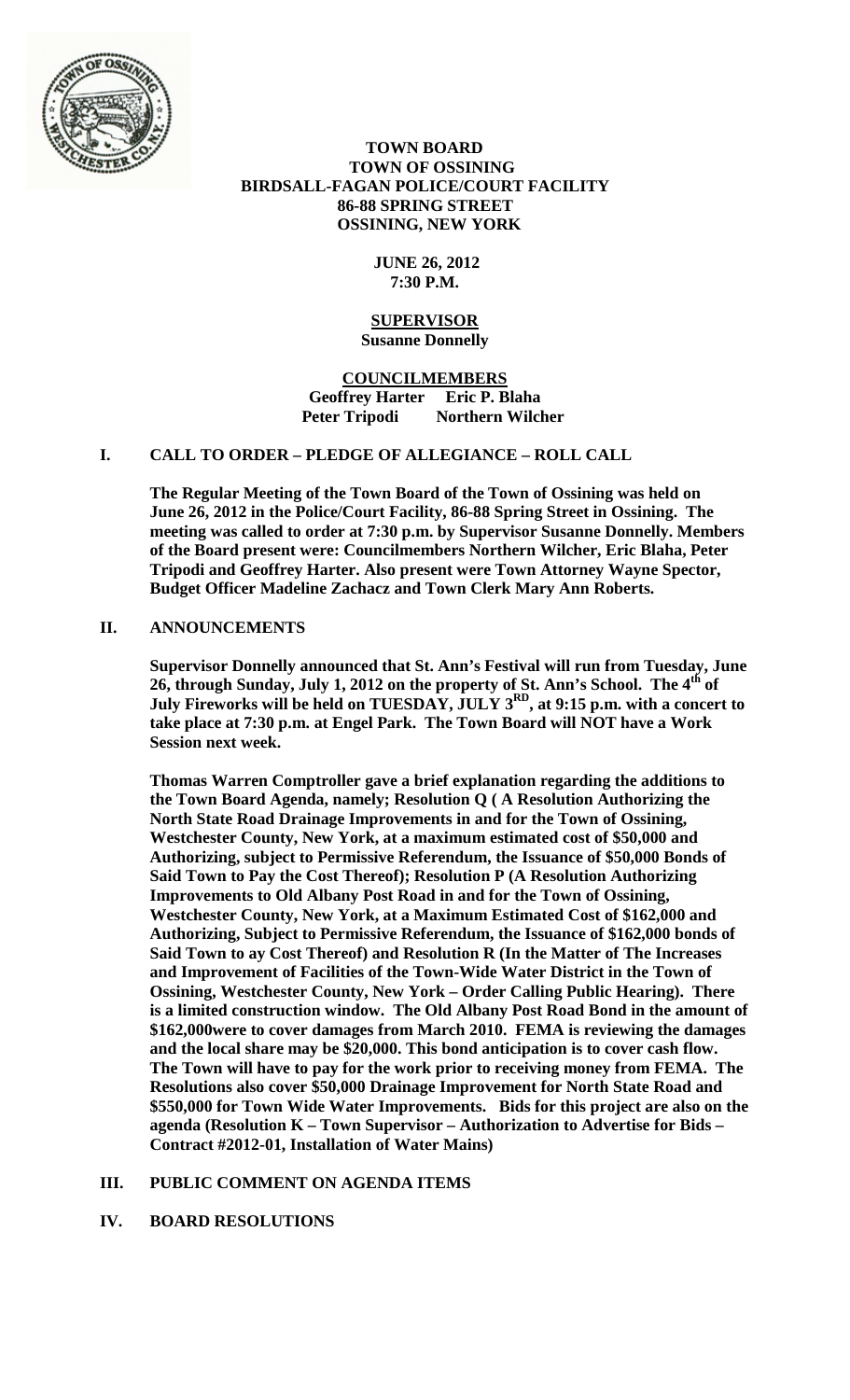# **A. Approval of Minutes**

**Councilmember Harter moved and it was seconded by Councilmember Wilcher that the following be approved:**

**Resolved, that the Town Board of the Town of Ossining hereby approves the June 12, 2012 Minutes of the Regular Meeting as presented.**

#### **Motion Carried: Unanimously**

#### **B. Approval of Voucher Detail Report**

**Councilmember Wilcher moved and it was seconded by Councilmember Harter that the following be approved:**

**Resolved, that the Town Board of the Town of Ossining hereby approves the Voucher Detail Report dated June 26, 2012 in the amount of \$281,931.74**

**Motion Carried: Unanimously**

# **C. TAX CERTIORARI**

## **WILLIAM J. VESCIO vs. TOWN OF OSSINING**

**Councilmember Wilcher moved and it was seconded by Councilmember Tripodi that the following be approved:**

**WHEREAS, proceedings pursuant to Article 7 of the Real Property Tax Law of the State of New York were instituted by William J. Vescio against the Town of Ossining to review the tax assessments made on Petitioner's property located at 11 Donald Lane in the Town of Ossining, and designated on the tax assessment map of the Town of Ossining as Section 90.13, Block 5, Lot 19, for assessment year 2011, which proceeding is now pending in the Supreme Court of the State of New York, County of Westchester, under Index Nos. 15700/2011; and** 

**WHEREAS, the above Petitioner has agreed to a compromise and settlement of such proceedings, subject to the approval of the Town Board, correcting and reducing the assessed valuation of its real property and improvements, as follows:** 

| Ass't |              | Assessed Valuation | Amount of |  |
|-------|--------------|--------------------|-----------|--|
| Year  | Reduced From | Reduced To         | Reduction |  |
| 2011  | 21,500       | 20,200             | 1,300     |  |

**WHEREAS, any and all refunds necessitated by said settlement will be made without interest; and WHEREAS, the Town Board, upon the recommendation of the Assessor, concurred by the Town Attorney, finds the proposed settlement appropriate and in the best interest of the Town of Ossining; now therefore it is** 

**RESOLVED, that settlement of the proceedings, on the terms set forth herein, is hereby accepted and approved, subject to the approval of the Supreme Court, Westchester County, wherein such proceedings are pending; and it is further** 

**RESOLVED, that the Town Attorney is hereby authorized and directed to procure and execute any documents necessary to effectuate such settlement; and it is further** 

**RESOLVED, subject to the approval of the Supreme Court, Westchester County, that the Assessor is authorized and directed to make the changes and corrections to**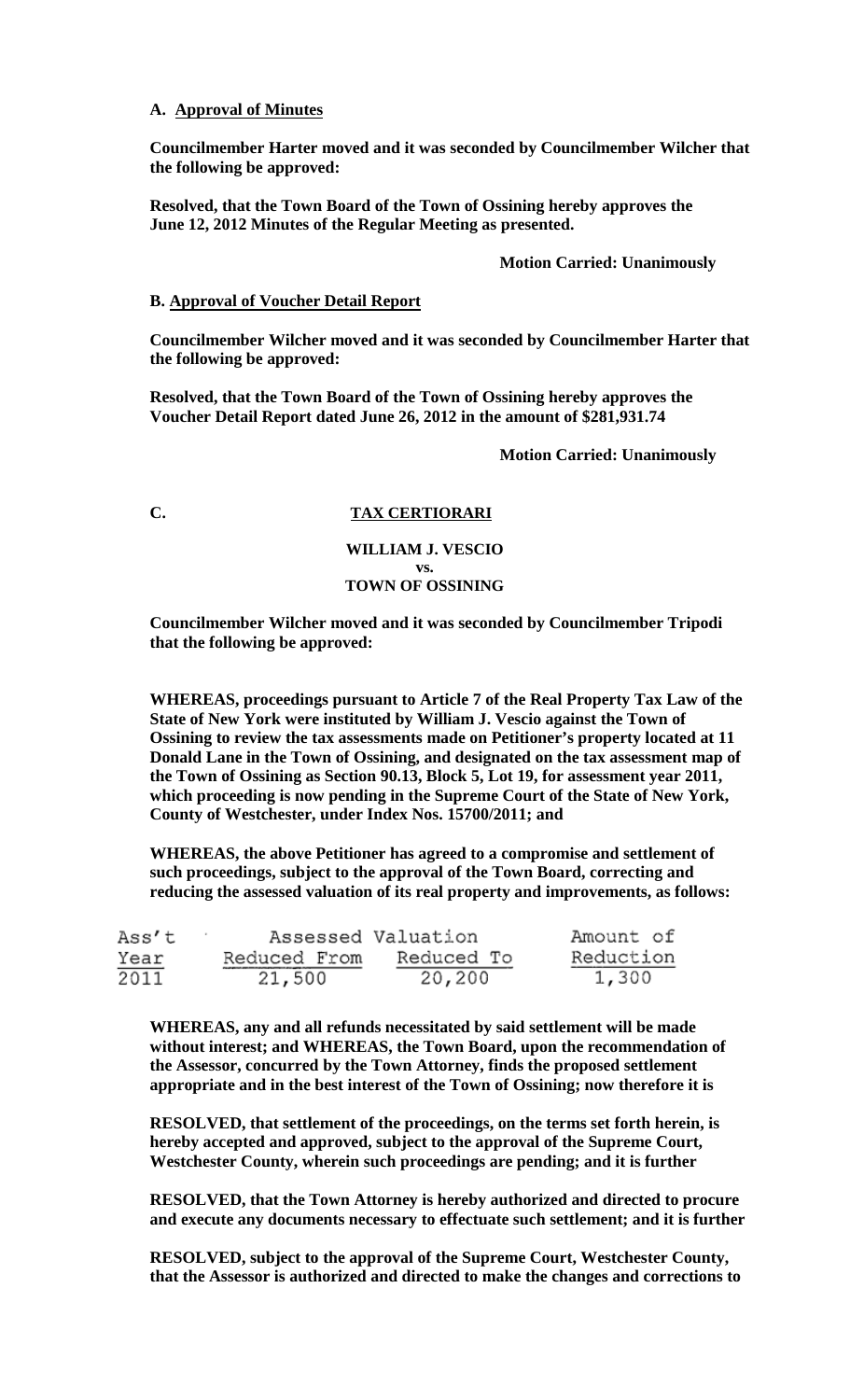**the individual unit assessment on the tax assessment roll of the Town of Ossining, which will be ordered pursuant to the Consent Judgment to be entered in accordance with the terms of this settlement, and the Receiver of Taxes is authorized and directed to process and pay the refund of Town of Ossining taxes estimated to be \$18.33, which will be ordered pursuant to said Consent Judgment.**

**Motion Carried: Unanimously**

#### **D. TAX CERTIORARI**

## **GRC REALTY CORP. vs. TOWN OF OSSINING**

**Councilmember Harter moved and it was seconded by Councilmember Blaha that the following be approved:**

**WHEREAS, proceedings pursuant to Article 7 of the Real Property Tax Law of the State of New York were instituted by GRC Realty Corp. against the Town of Ossining to review the tax assessments made on Petitioner's property located at 178 Croton Avenue in the Town of Ossining, and designated on the tax assessment map of the Town of Ossining as Section 89.16, Block 6, Lot 65, for assessment years 2010 and 2011, which proceedings are now pending in the Supreme Court of the State of New York, County of Westchester, under Index Nos. 25527/2010; 15707/2011; and** 

**WHEREAS, the above Petitioner has agreed to a compromise and settlement of such proceedings, subject to the approval of the Town Board, correcting and reducing the assessed valuation of its real property and improvements, as follows:** 

| Ass't |              | Assessed Valuation | Amount of |
|-------|--------------|--------------------|-----------|
| Year  | Reduced From | Reduced To         | Reduction |
| 2010  | 103,100      | 75,000             | 28,100    |
| 2011  | 103,100      | 75,000             | 28,100    |

**WHEREAS, any and all refunds necessitated by said settlement will be made without interest; and WHEREAS, the Town Board, upon the recommendation of the Assessor, concurred by the Town Attorney, finds the proposed settlement appropriate and in the best interest of the Town of Ossining; now therefore it is** 

**RESOLVED, that settlement of the proceedings, on the terms set forth herein, is hereby accepted and approved, subject to the approval of the Supreme Court, Westchester County, wherein such proceedings are pending; and it is further** 

**RESOLVED, that the Town Attorney is hereby authorized and directed to procure and execute any documents necessary to effectuate such settlement; and it is further** 

**RESOLVED, subject to the approval of the Supreme Court, Westchester County, that the Assessor is authorized and directed to make the changes and corrections to the individual unit assessment on the tax assessment roll of the Town of Ossining, which will be ordered pursuant to the Consent Judgment to be entered in accordance with the terms of this settlement, and the Receiver of Taxes is authorized and directed to process and pay the refund of Town of Ossining taxes estimated to be \$790.09, which will be ordered pursuant to said Consent Judgment.**

**Motion Carried: Unanimously**

### **E. TAX CERTIORARI**

**BOREK & CO., LLC/105-107 CROTON AVENUE, LLC**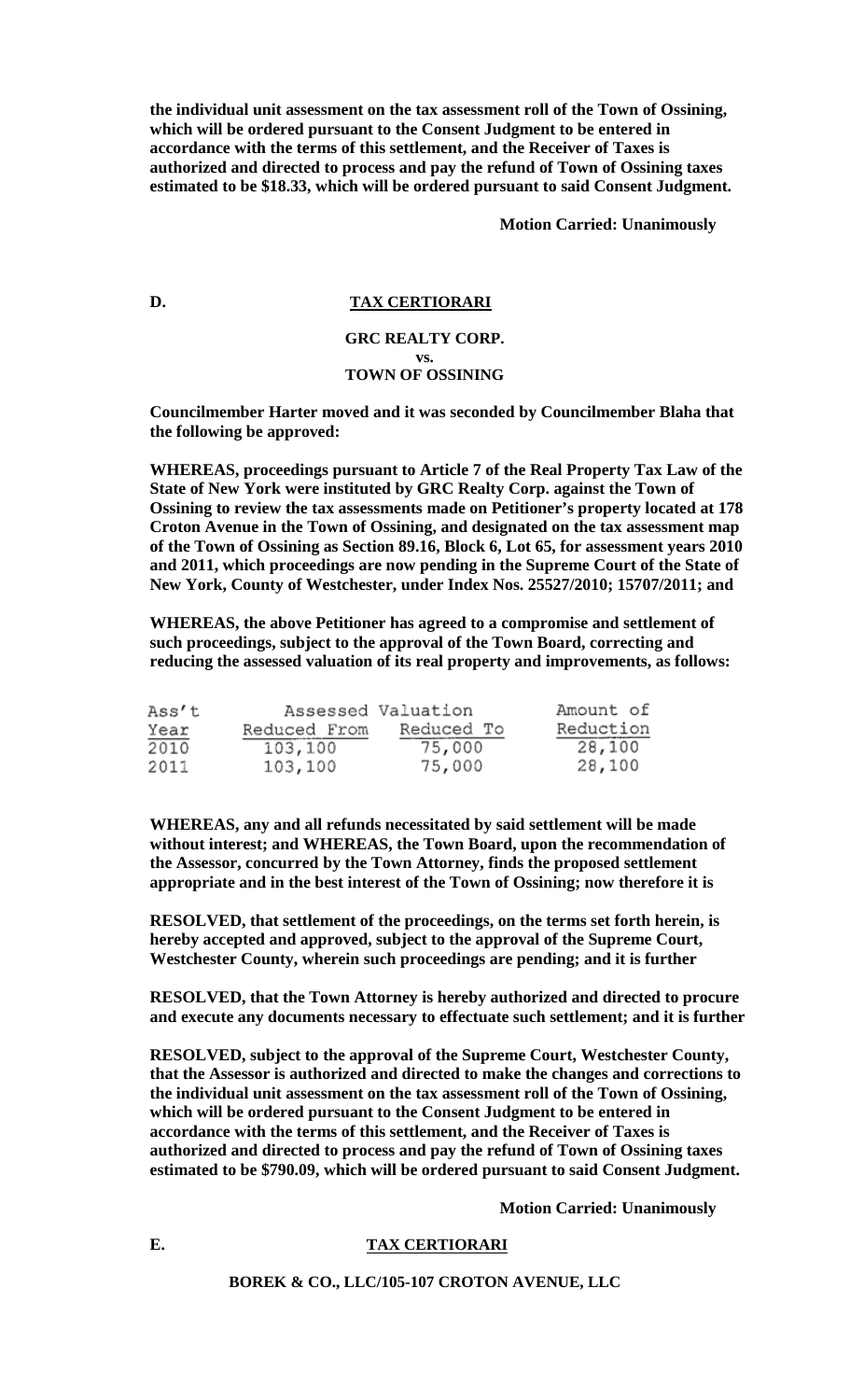#### **vs. TOWN OF OSSINING**

**Councilmember Blaha moved and it was seconded by Councilmember Wilcher that the following be approved:**

**WHEREAS, proceedings pursuant to Article 7 of the Real Property Tax Law of the State of New York were instituted by Borek & Company, LLC/105-107 Croton Avenue, LLC, against the Town of Ossining to review the tax assessments made on Petitioner's property located at 105 Croton Avenue in the Town of Ossining, and designated on the tax assessment map of the Town of Ossining as Section 89.16, Block 1, Lot 57, for assessment years 2008 through 2011, which proceedings are now pending in the Supreme Court of the State of New York, County of Westchester, under Index Nos. 21428/2008; 22108/2009; 24007/2010; and 14828/2011; and** 

**WHEREAS, the above Petitioner has agreed to a compromise and settlement of such proceedings, subject to the approval of the Town Board, correcting and reducing the assessed valuation of its real property and improvements, as follows:** 

| Section 89.16, Block 1, Lot 57 |            |            |                     |  |  |
|--------------------------------|------------|------------|---------------------|--|--|
| Assessment                     | Original   | Settlement | <b>Reduction in</b> |  |  |
| <b>Roll Year</b>               | Assessment | Assessment | <b>Assessment</b>   |  |  |
| 2008                           | \$41,700   | \$30,000   | \$11,700            |  |  |
| 2009                           | \$41,700   | \$26,300   | \$15,400            |  |  |
| 2010                           | \$41,700   | \$26,300   | \$15,400            |  |  |
| 2011                           | \$41,700   | \$26,300   | \$15,400            |  |  |

**WHEREAS, any and all refunds necessitated by said settlement will be made without interest; and WHEREAS, the Town Board, upon the recommendation of the Assessor, concurred by the Town Attorney, finds the proposed settlement appropriate and in the best interest of the Town of Ossining; now therefore it is** 

**RESOLVED, that settlement of the proceedings, on the terms set forth herein, is hereby accepted and approved, subject to the approval of the Supreme Court, Westchester County, wherein such proceedings are pending; and it is further** 

**RESOLVED, that the Town Attorney is hereby authorized and directed to procure and execute any documents necessary to effectuate such settlement; and it is further** 

**RESOLVED, subject to the approval of the Supreme Court, Westchester County, that the Assessor is authorized and directed to make the changes and corrections to the individual unit assessment on the tax assessment roll of the Town of Ossining, which will be ordered pursuant to the Consent Judgment to be entered in accordance with the terms of this settlement, and the Receiver of Taxes is authorized and directed to process and pay the refund of Town of Ossining taxes estimated to be \$784.36, which will be ordered pursuant to said Consent Judgment.**

**Motion Carried: Unanimously**

# F. TAX CERTIORARI

# **510 COMMONS, LLC vs. TOWN OF OSSINING**

**Councilmember Wilcher moved and it was seconded by Councilmember Tripodi that the following be approved:**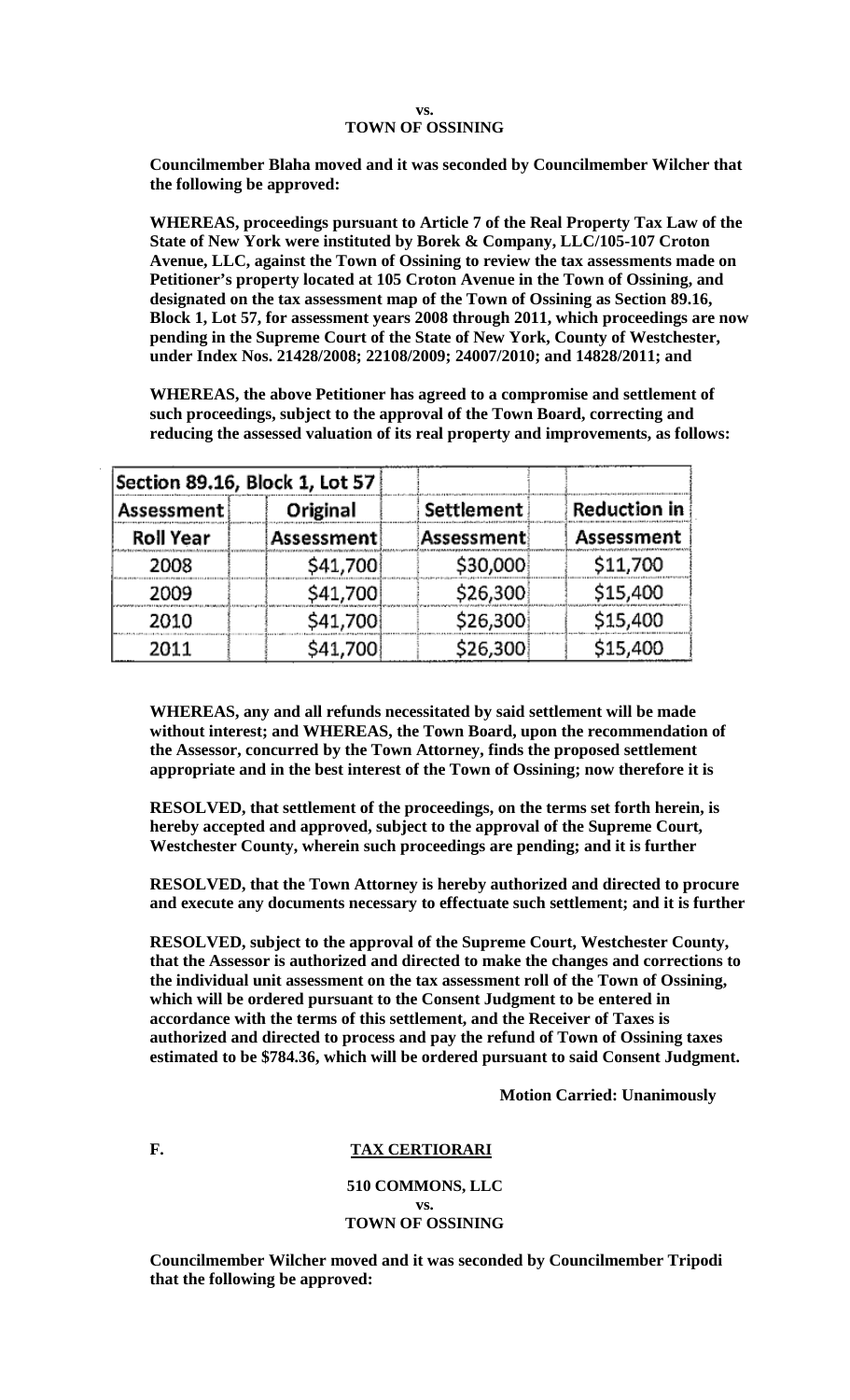**WHEREAS, proceedings pursuant to Article 7 of the Real Property Tax Law of the State of New York were instituted by 510 Commons, LLC, against the Town of Ossining to review the tax assessments made on Petitioner's property located at 510 North State Road in the Town of Ossining, and designated on the tax assessment map of the Town of Ossining as Section 90.19, Block 2, Lot 14, for assessment years 2008 through 2011, which proceedings are now pending in the Supreme Court of the State of New York, County of Westchester, under Index Nos. 21436/2008; 22104/2009; 24023/2010; and 14819/2011; and** 

**WHEREAS, the above Petitioner has agreed to a compromise and settlement of such proceedings, subject to the approval of the Town Board, correcting and reducing the assessed valuation of its real property and improvements, as follows:** 

| Section 90.19, Block 2, Lot 14 |            |            |                     |  |  |  |
|--------------------------------|------------|------------|---------------------|--|--|--|
| Assessment                     | Original   | Settlement | <b>Reduction in</b> |  |  |  |
| <b>Roll Year</b>               | Assessment | Assessment | Assessment          |  |  |  |
| 2008                           | \$69,000   | \$58,000   | \$11,000            |  |  |  |
| 2009                           | \$69,000   | \$56,600   | \$12,400            |  |  |  |
| 2010                           | \$69,000   | \$56,600   | \$12,400            |  |  |  |
| 2011                           | \$69,000   | \$55,200   | \$13,800            |  |  |  |

**WHEREAS, any and all refunds necessitated by said settlement will be made without interest; and WHEREAS, the Town Board, upon the recommendation of the Assessor, concurred by the Town Attorney, finds the proposed settlement appropriate and in the best interest of the Town of Ossining; now therefore it is** 

**RESOLVED, that settlement of the proceedings, on the terms set forth herein, is hereby accepted and approved, subject to the approval of the Supreme Court, Westchester County, wherein such proceedings are pending; and it is further** 

**RESOLVED, that the Town Attorney is hereby authorized and directed to procure and execute any documents necessary to effectuate such settlement; and it is further** 

**RESOLVED, subject to the approval of the Supreme Court, Westchester County, that the Assessor is authorized and directed to make the changes and corrections to the individual unit assessment on the tax assessment roll of the Town of Ossining, which will be ordered pursuant to the Consent Judgment to be entered in accordance with the terms of this settlement, and the Receiver of Taxes is authorized and directed to process and pay the refund of Town of Ossining taxes estimated to be \$7,480.94, which will be ordered pursuant to said Consent Judgment.**

**Motion Carried: Unanimously**

# **G. TAX CERTIORARI**

#### **537 COMMONS, LLC vs. TOWN OF OSSINING**

**Councilmember Harter moved and it was seconded by Councilmember Wilcher that the following be approved:**

**WHEREAS, proceedings pursuant to Article 7 of the Real Property Tax Law of the State of New York were instituted by 537 Commons, LLC, against the Town of Ossining to review the tax assessments made on Petitioner's property located at 537**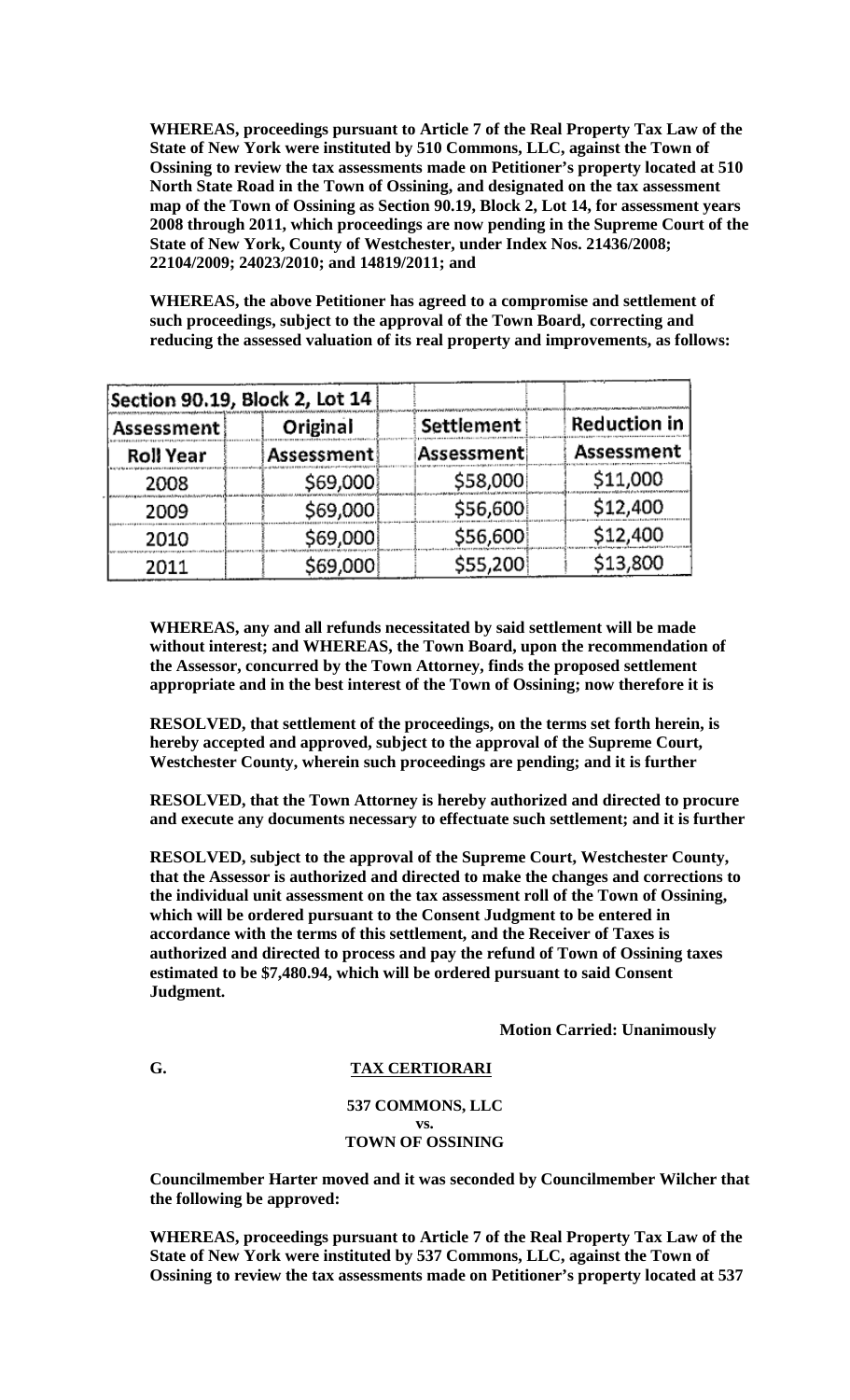**North State Road in the Town of Ossining, and designated on the tax assessment map of the Town of Ossining as Section 90.15, Block 1, Lots 38.1 & 38.2, for assessment years 2008 through 2011, which proceedings are now pending in the Supreme Court of the State of New York, County of Westchester, under Index Nos. 21435/2008; 22105/2009; 24008/2010; and 14822/2011; and** 

**WHEREAS, the above Petitioner has agreed to a compromise and settlement of such proceedings, subject to the approval of the Town Board, correcting and reducing the assessed valuation of its real property and improvements, as follows:** 

| Assessment         | Original   | Settlement | <b>Reduction in</b> |
|--------------------|------------|------------|---------------------|
| <b>Roll Year</b>   | Assessment | Assessment | Assessment          |
| 2008               |            |            |                     |
| $90.15 - 1 - 38$   | \$140,600  | \$90,000   | \$50,600            |
| 2009               |            |            |                     |
| $90.15 - 1 - 38$   | \$140,600  | \$91,400   | \$49,200            |
| 2010               |            |            |                     |
| $90.15 - 1 - 38.1$ | \$140,600  | \$87,200   | \$53,400            |
| $90.15 - 1 - 38.2$ | \$12,100   | \$12,100   | \$0                 |
| 2011               |            |            |                     |
| $90.15 - 1 - 38.1$ | \$119,510  | \$89,600   | \$29,910            |
| $90.15 - 1 - 38.2$ | \$21,090   | \$21,090   | \$0                 |

**WHEREAS, any and all refunds necessitated by said settlement will be made without interest; and WHEREAS, the Town Board, upon the recommendation of the Assessor, concurred by the Town Attorney, finds the proposed settlement appropriate and in the best interest of the Town of Ossining; now therefore it is** 

**RESOLVED, that settlement of the proceedings, on the terms set forth herein, is hereby accepted and approved, subject to the approval of the Supreme Court, Westchester County, wherein such proceedings are pending; and it is further** 

**RESOLVED, that the Town Attorney is hereby authorized and directed to procure and execute any documents necessary to effectuate such settlement; and it is further** 

**RESOLVED, subject to the approval of the Supreme Court, Westchester County, that the Assessor is authorized and directed to make the changes and corrections to the individual unit assessment on the tax assessment roll of the Town of Ossining, which will be ordered pursuant to the Consent Judgment to be entered in accordance with the terms of this settlement, and the Receiver of Taxes is authorized and directed to process and pay the refund of Town of Ossining taxes estimated to be \$27,613.79, which will be ordered pursuant to said Consent Judgment.**

**Motion Carried: Unanimously**

# **H. TAX CERTIORARI**

## **40 SOUTH HIGHLAND AVENUE LLC & 56 SOUTH HIGHLAND AVENUE LLC vs. TOWN OF OSSINING**

**Councilmember Wilcher moved and it was seconded by Councilmember Tripodi that the following be approved:**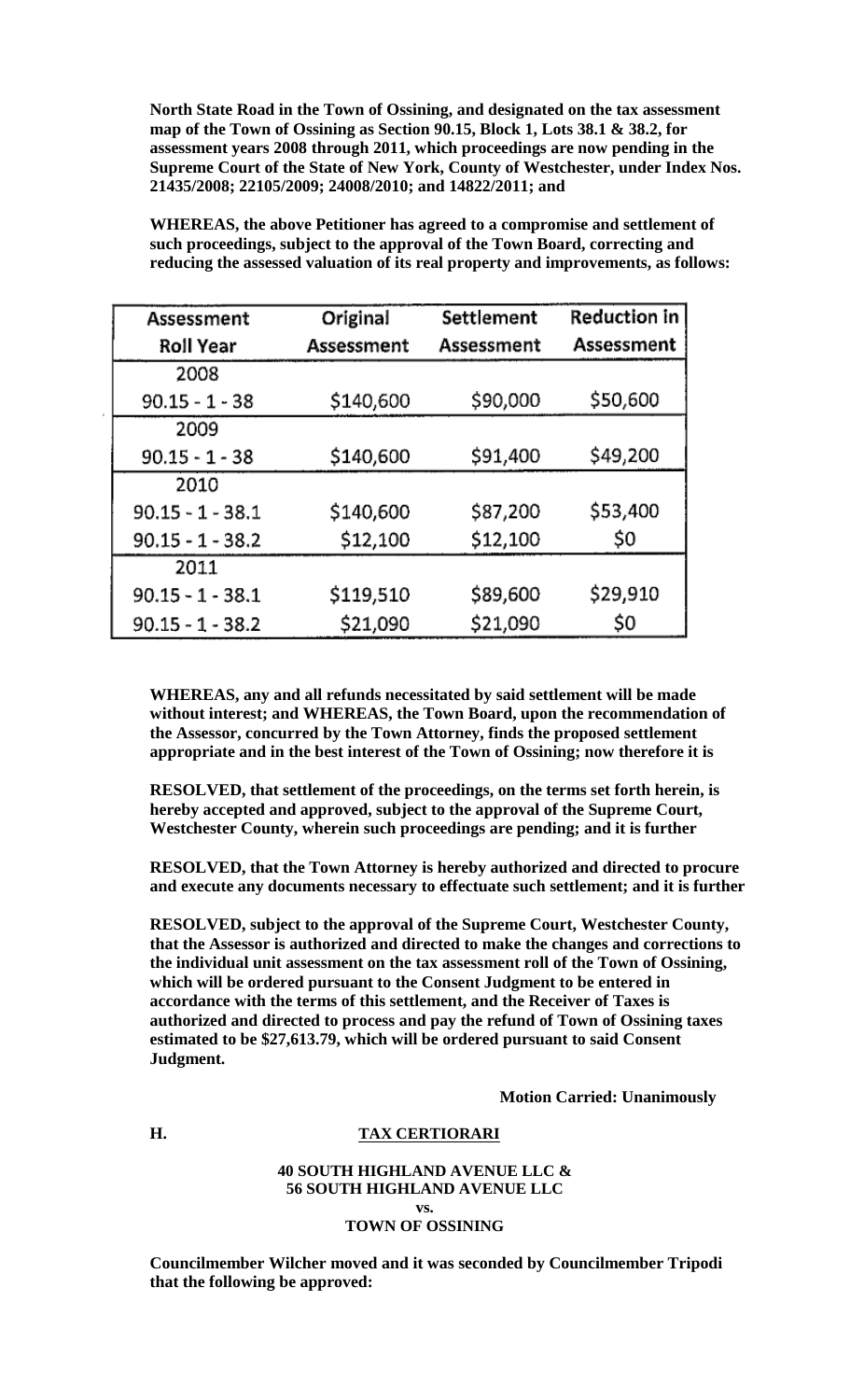**WHEREAS, proceedings pursuant to Article 7 of the Real Property Tax Law of the State of New York were instituted by 40 South Highland Avenue, LLC, and 56 South Highland Avenue, LLC, against the Town of Ossining to review the tax assessments made on Petitioner's property located at 40 and 56 South Highland Avenue in the Town of Ossining, and designated on the tax assessment map of the Town of Ossining as Section 89.19, Block 4, Lot 68; and Section 97.07, Block 3, Lot 46; for assessment years 2004, 2005, 2009, 2010 and 2011, which proceedings are now pending in the Supreme Court of the State of New York, County of Westchester, under Index Nos. 16350/2004; 18392/2005; 24336/2009; 26227/2010 and 57294/2011; and** 

**WHEREAS, the above Petitioner has agreed to a compromise and settlement of such proceedings, subject to the approval of the Town Board, correcting and reducing the assessed valuation of its real property and improvements, as follows:** 

| Assessment  | Assessed Valuation |            | Amount of |   |
|-------------|--------------------|------------|-----------|---|
| <u>Year</u> | Reduced From       | Reduced To | Reduction |   |
| 2004        | \$115,000          | \$115,000  |           | 0 |
| 2005        | \$115,000          | \$115,000  |           | 0 |
| 2009        | \$115,000          | \$115,000  |           | 0 |
| 2010        | \$115,000          | \$115,000  |           | 0 |
| 2011        | \$115,000          | \$115,000  |           |   |

Tax ID: 89.19-4-68 (Formerly 3.14-32-28) 40 S. Highland Ave.

Tax ID: 97.07-3-46 (Formerly 3.14-31-1) 56 S. Highland Ave.

| Assessment | Assessed Valuation |            | Amount of |
|------------|--------------------|------------|-----------|
| Year       | Reduced From       | Reduced To | Reduction |
| 2004       | \$68,500           | \$66,450   | \$2,050   |
| 2005       | \$68,500           | \$68,500   | 0         |
| 2009       | \$68,500           | \$63,370   | \$5,130   |
| 2010       | \$68,500           | \$66,240   | \$2,260   |
| 2011       | \$68,500           | \$63,960   | \$4,540   |

**WHEREAS, any and all refunds necessitated by said settlement will be made without interest; and WHEREAS, the Town Board, upon the recommendation of the Assessor, concurred by the Town Attorney, finds the proposed settlement appropriate and in the best interest of the Town of Ossining; now therefore it is** 

**RESOLVED, that settlement of the proceedings, on the terms set forth herein, is hereby accepted and approved, subject to the approval of the Supreme Court, Westchester County, wherein such proceedings are pending; and it is further** 

**RESOLVED, that the Town Attorney is hereby authorized and directed to procure and execute any documents necessary to effectuate such settlement; and it is further** 

**RESOLVED, subject to the approval of the Supreme Court, Westchester County, that the Assessor is authorized and directed to make the changes and corrections to the individual unit assessment on the tax assessment roll of the Town of Ossining, which will be ordered pursuant to the Consent Judgment to be entered in accordance with the terms of this settlement, and the Receiver of Taxes is authorized and directed to process and pay the refund of Town of Ossining taxes estimated to be \$179.00, which will be ordered pursuant to said Consent Judgment.**

**Motion Carried: Unanimously**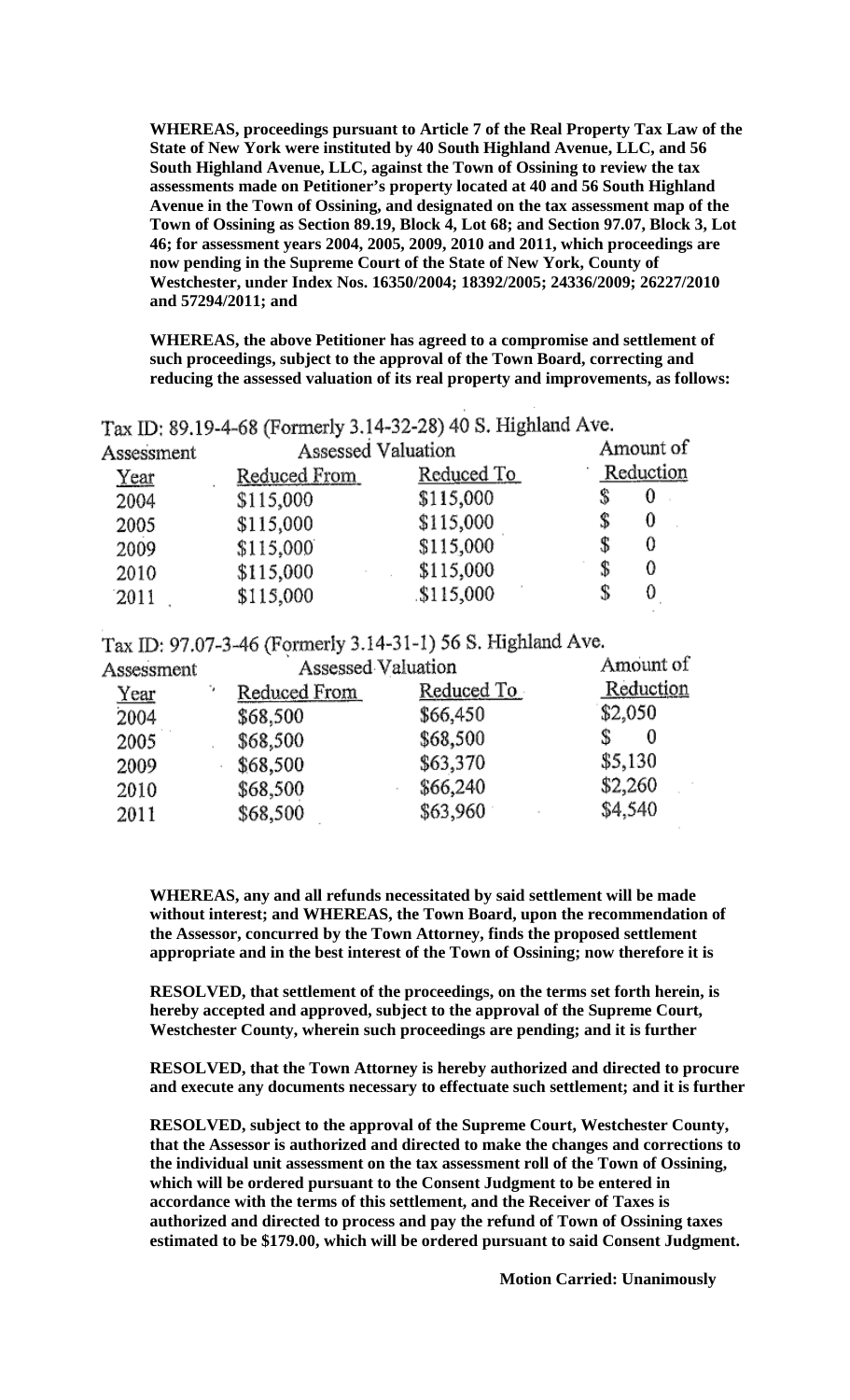# **I. TAX CERTIORARI**

# **199 KEENAN, LLC vs. TOWN OF OSSINING**

**Councilmember Wilcher moved and it was seconded by Councilmember Harter that the following be approved:**

**WHEREAS, proceedings pursuant to Article 7 of the Real Property Tax Law of the State of New York were instituted by 199 Keenan, LLC, against the Town of Ossining to review the tax assessments made on Petitioner's property located at 199 Main Street, in the Town of Ossining, and designated on the tax assessment map of the Town of Ossining as Section 89.19, Block 4, Lot 13, for assessment year 2011, which proceeding is now pending in the Supreme Court of the State of New York, County of Westchester, under Index Nos. 15699/2011; and** 

**WHEREAS, the above Petitioner has agreed to a compromise and settlement of such proceedings, subject to the approval of the Town Board, correcting and reducing the assessed valuation of its real property and improvements, as follows:** 

| Ass't |              | Assessed Valuation | Amount of |
|-------|--------------|--------------------|-----------|
| Year  | Reduced From | Reduced To         | Reduction |
| 2011  | 29,000       | 22,000             | 7,000     |

**WHEREAS, any and all refunds necessitated by said settlement will be made without interest; and WHEREAS, the Town Board, upon the recommendation of the Assessor, concurred by the Town Attorney, finds the proposed settlement appropriate and in the best interest of the Town of Ossining; now therefore it is** 

**RESOLVED, that settlement of the proceedings, on the terms set forth herein, is hereby accepted and approved, subject to the approval of the Supreme Court, Westchester County, wherein such proceedings are pending; and it is further** 

**RESOLVED, that the Town Attorney is hereby authorized and directed to procure and execute any documents necessary to effectuate such settlement; and it is further** 

**RESOLVED, subject to the approval of the Supreme Court, Westchester County, that the Assessor is authorized and directed to make the changes and corrections to the individual unit assessment on the tax assessment roll of the Town of Ossining, which will be ordered pursuant to the Consent Judgment to be entered in accordance with the terms of this settlement, and the Receiver of Taxes is authorized and directed to process and pay the refund of Town of Ossining taxes estimated to be \$98.72, which will be ordered pursuant to said Consent Judgment.**

**Motion Carried: Unanimously**

## **J. Calling a Public Hearing in the matter of the Petition for Extension of the Ossining Consolidated Sewer District –Michael & Rebecca Costello**

**Councilmember Blaha moved and it was seconded by Councilmember Wilcher that the following be approved:**

**Whereas, a written petition, dated June 14th, 2012, in due form and containing the required signature, has been presented by Michael and Rebecca Costello to the Town Board of the Town of Ossining, Westchester County, New York, for the extension of the Ossining Consolidated Sewer District in said Town; and**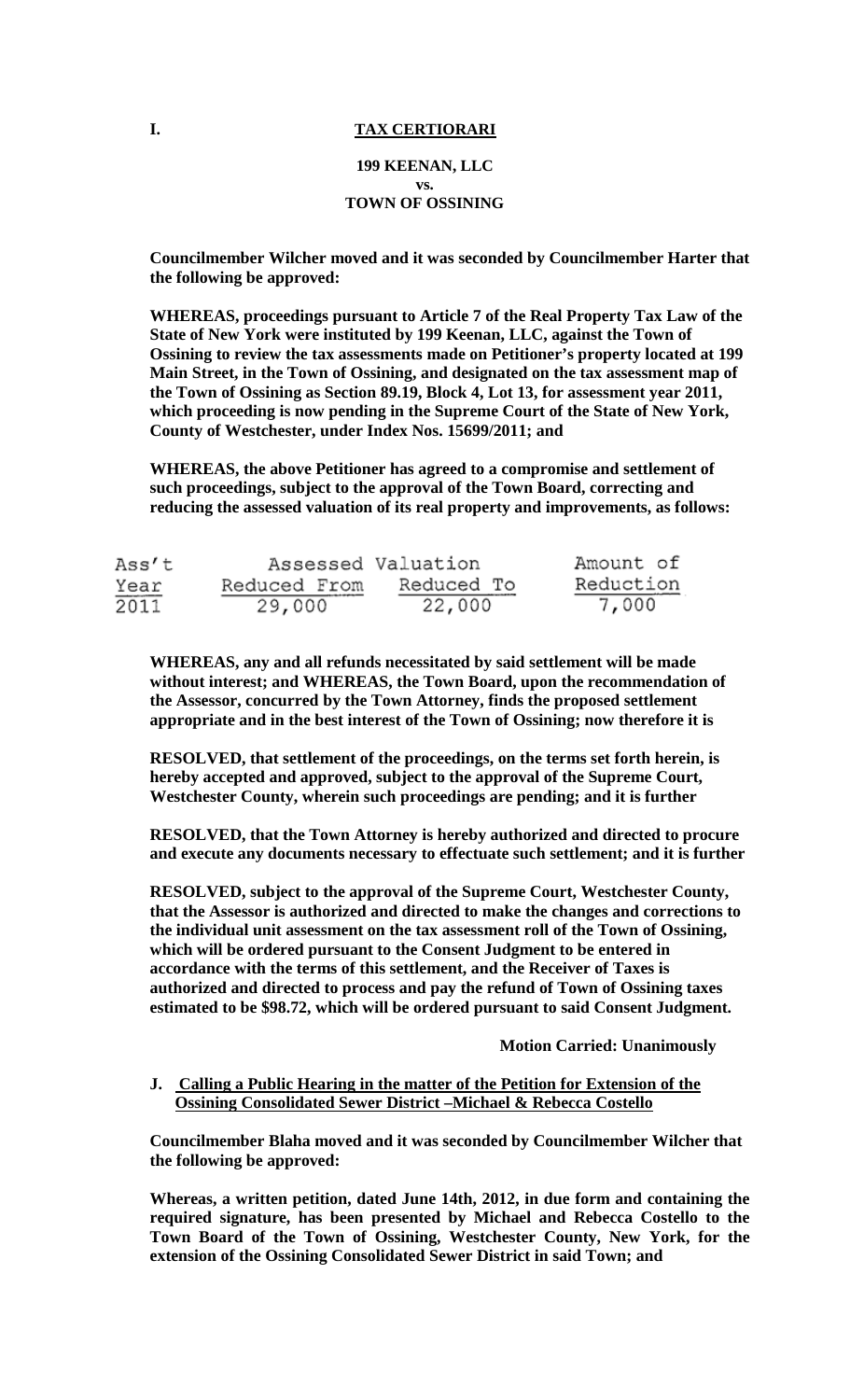**Whereas, said premises are known as 10 Ryder Avenue, Briarcliff Manor, New York, and also known as Section 90.15, Block 1, Lot 42 on the Tax Map of the Town of Ossining, and** 

**Whereas, the improvements proposed for said Sewer District Extension consist of the construction and installation of a sewer system, including sewer main, manhole and other improvements incidental thereto, all as more described in the map and plan accompanying the aforesaid petition, which map and plan are on file in the Town Clerk's Office of said Town for public inspection during regular business hours; and**

**Whereas, the cost of establishing such Sewer District Extension shall be borne entirely by the Petitioner; and**

**Whereas, it is now desired to call a Public Hearing to consider the Petition for the proposed establishment of said Sewer District Extension pursuant to Section 193 of the Town Law, as well as for purposes of determining the environmental impact of said action; Now Therefore be it**

**Ordered, by the Town Board of the Town of Ossining, Westchester County, New York, as follows:**

**Section 1: A meeting of the Town Board of the Town of Ossining, Westchester County, New York, shall be held at the Police/Court Facility, 86-88 Spring Street, In Ossining, New York, on the 10th day of July 2012, at 7:30p.m., for the purpose of conducting a public hearing to consider the aforementioned Petition and to hear all persons interested in the subject thereof concerning the same.**

**Section 2: The Town Clerk is hereby authorized and directed to cause a certified copy of this Order to be published in the Journal News and posted in the manner provided by law.**

**Section 3: This Order shall take effect immediately.** 

**Motion Carried: Unanimously**

## **K. Town Supervisor - Authorization to Advertise for Bids- Contract # 2012-01, Installation of Water Mains**

**Councilmember Wilcher moved and it was seconded by Councilmember Harter that the following be approved:**

**Resolved, that the Town Clerk is hereby authorized to advertise for bids for Installation of Water Mains, to be returnable to the Office of the Town Clerk by 10:00 a.m. on July 18, 2012.** 

**Motion Carried: Unanimously**

# **L. Taxes-In Rem Foreclosure-Re-appointment**

**Councilmember Harter moved and it was seconded by Councilmember Blaha that the following be approved:**

**Resolved, that the Town Board of the Town of Ossining hereby appoints Mark S. Tulis, Esq. of Oxman, Tulis, Kirkpatrick, Whyatt & Geiger LLP, 120 Bloomingdale Road, White Plains, New York as Special Counsel to conduct In Rem foreclosure proceedings upon its tax liens appearing in the 2011 list of delinquent taxes as to which payment has not been made. Compensation to Mr. Tulis shall be in accordance with his letter to the Town of Ossining dated June 8, 2012.**

**Motion Carried: Unanimously**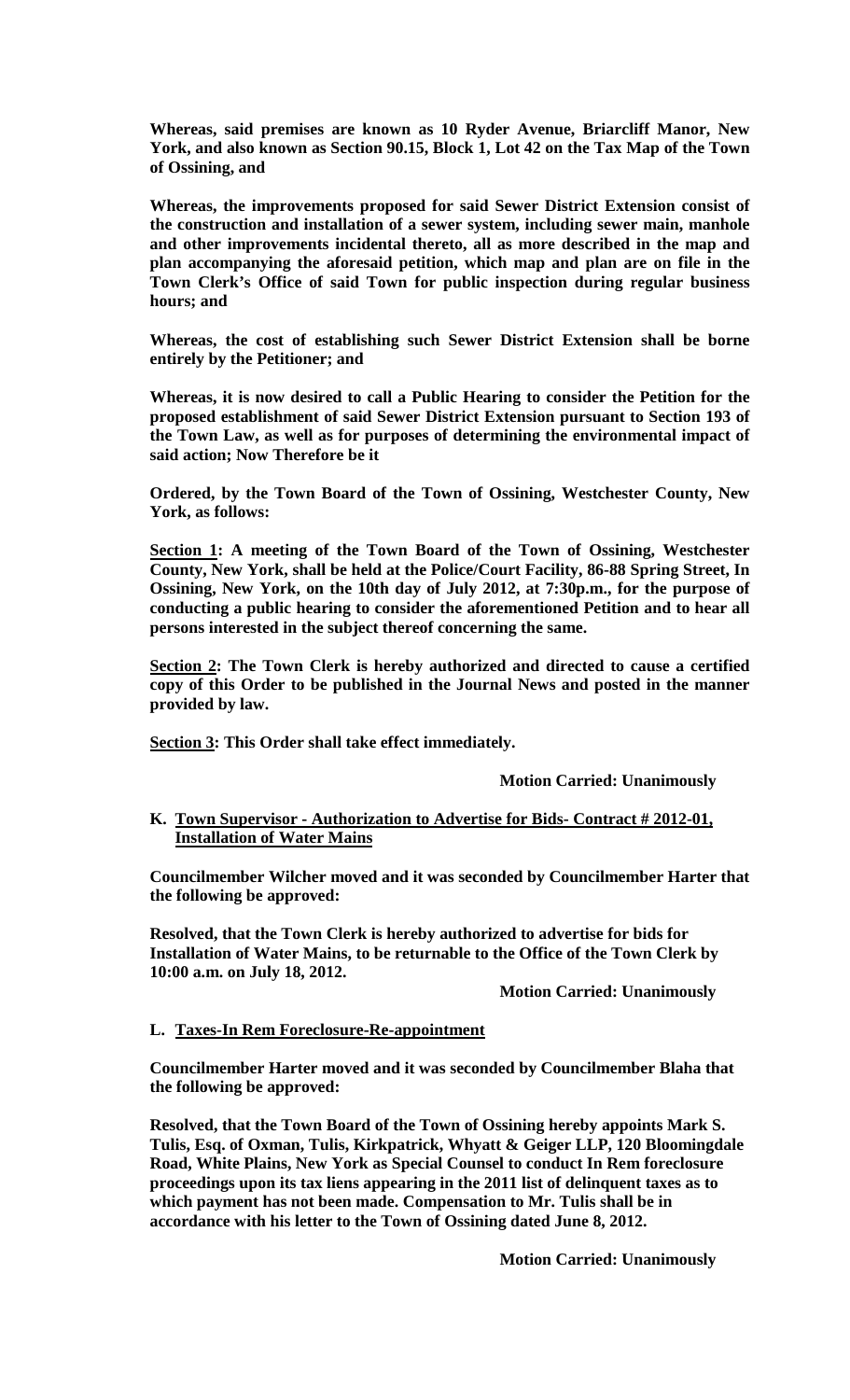# **M. Taxes-Foreclosure 2011 Title Search**

**Councilmember Wilcher moved and it was seconded by Councilmember Blaha that the following be approved:**

**Resolved, that the Town Board of the Town of Ossining hereby re-authorizes Maureen Redmond of Judicial Title Insurance Agency, Inc. to perform the title and lien searches required in connection with the 2011 list of delinquent taxes in preparation for In Rem foreclosure proceedings at a fee of \$300 per parcel. Motion Carried: Unanimously**

## **N. Adoption of Local Law No. 1 No Smoking Policy To Cover All Town Parks**

**Councilmember Blaha moved and it was seconded by Councilmember Wilcher that the following be approved:**

**BE IT ENACTED by the Town Board Of The Town Of Ossining, New York, as follows:**

## **Section 1: Title**

**This Local Law shall be known and cited as "Local Law #1 of 2012, for the purpose of amending the Parks Law, regarding smoking prohibited in designated public areas within Town parks and amending Section 138-5 of the Parks Law.**

## **Section 2: Legislative Intent**

**The Town Board would like to clarify and improve the Parks Law by adding certain provisions providing for prohibition of smoking in designated areas of Town parks. This Local Law is determined to be an exercise of the legislative powers of the Town to strengthen the Parks law for the protection of the health, safety and welfare of residents and to provide a smoke free environment in certain park areas, including areas where children are likely to be present**

#### **Section 3: Section 138-5 of the Parks law :"Rules and Regulations", Shall be Amended by Adding a Subdivision "P" which will read as follows:**

**"Smoking is prohibited within all Town of Ossining parks and facilities at the following locations: inside facilities and within fifty (50') feet of any facility entrance point, all playground areas, all picnic areas/shelters, all athletic fields, basketball courts, bleacher seating areas and tennis courts, all fenced areas of the Dog Park at Cedar Lane Park and 50 feet from the entrance and areas immediately adjacent to the fenced area."**

#### **Section 4: Ratification, Re-adoption and Confirmation**

**Except as specifically modified by the amendments contained herein, the Code of the Town of Ossining, as adopted and amended from time to time thereafter is otherwise to remain in full force and effect and is otherwise ratified, readopted and confirmed.**

# **Section 5: Inclusion in The Code**

**It is the intention of the Ossining Town Board and it is hereby enacted that the provisions of this Local Law shall be included in the Code of the Town of Ossining; and that the sections and subsections of this Local Law may be renumbered or relettered to or accomplish such intention; and that the word "local law" shall be changed to "chapter", "section" or other appropriate word, as required for codification.**

#### **Section 6: Renumbering**

**The location and numerical designation of this Local Law and the sections included here in shall be delegated to the discretion of the codifier, General Code, which may renumber this Local Law and sections as are necessary to accommodate these amendments.**

# **Section 7: Codification**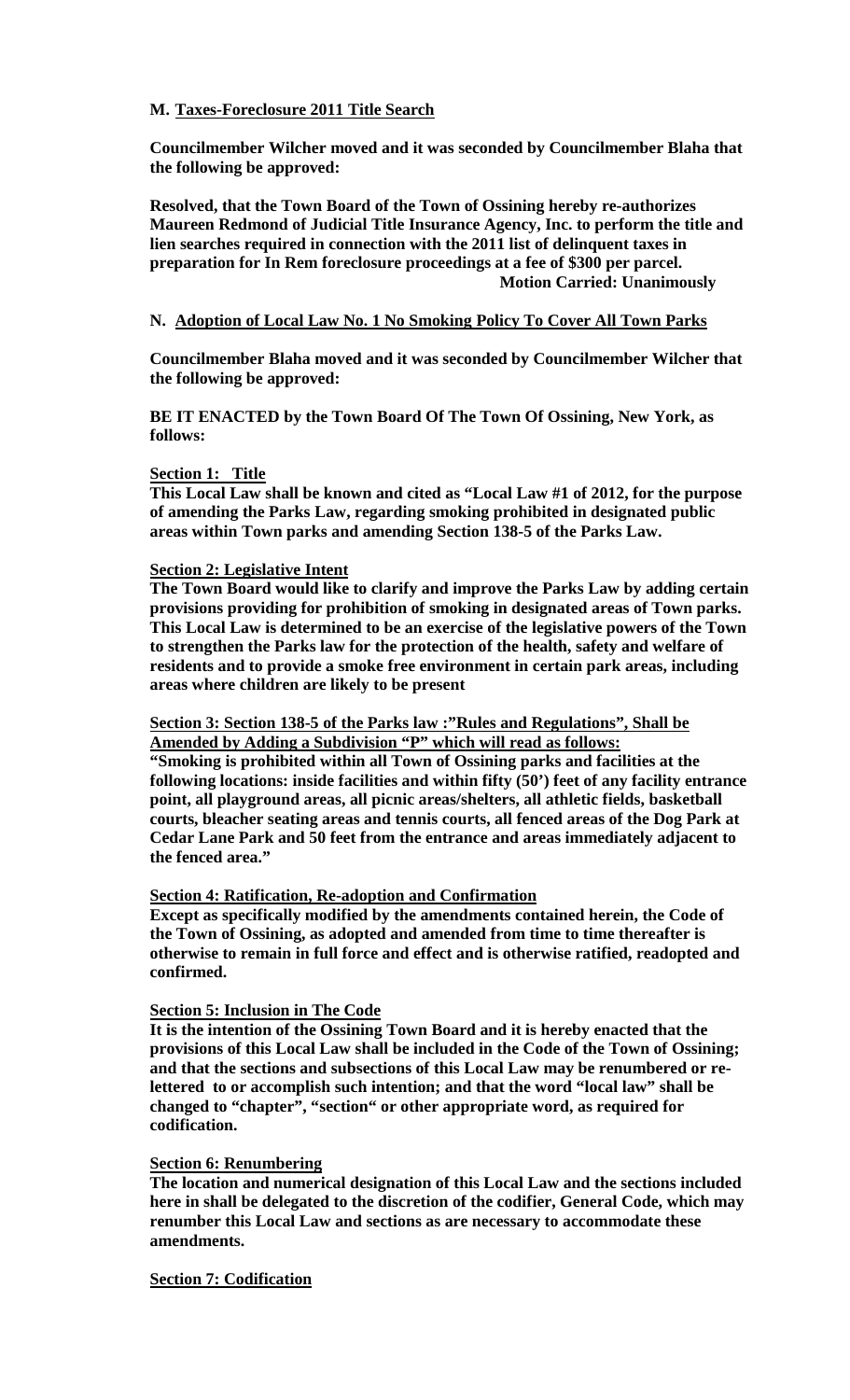**This Local Law shall be incorporated into the Code of the Town of Ossining and shall be assigned a chapter number and appropriate section number by the codifier, General Code, in accordance with the numbering system of the Code.**

#### **Section 9: Codifier's Changes**

**This Local Law shall be included in the Code of the Town of Ossining. The codifier shall make no substantive changes to this Local Law, but may renumber, rearrange and edit it without first submitting it to the Ossining Town Board. Any such rearranging, renumbering and editing shall not affect the validity of this Local Law of the provisions of the code affected thereby.**

## **Section 9: Codifier's Changes**

**The provisions of this Local Law are separable and if any provision, clause, sentence, subsection, word or part thereof is held illegal, invalid or unconstitutional, or inapplicable to any person or circumstance, such illegality, invalidity or unconstitutionality, or inapplicability shall not affect or impair any of the remaining provisions, clauses, sentences, subsections, words or parts of this Local Law or their petition to other persons or circumstances. It is hereby declared to be the legislative intent that this Local Law would have been adopted if such illegal, invalid or unconstitutional provision, clause, sentence, subsection, word or part had not been included therein, and if such person or circumstance to which the Local Law or part hereof is held inapplicable had been specifically exempt therefrom.**

# **Section 10: Effective Date**

**This Local Law shall take effect immediately upon adoption and filing with the Sec. of State as provided by the Municipal Home Rule Law.**

> **Roll Call Vote Vote: 4-0-1 Voting Aye: Wilcher, Blaha, Harter & Donnelly Voting Nay: Tripodi**

# **O. Adoption of Local Law No. 2 Overnight Parking Prohibited**

**Councilmember Blaha moved and it was seconded by Councilmember Wilcher that the following be approved:**

**BE IT ENACTED by the Town Board Of The Town Of Ossining, New York, as follows:**

#### **Section 1: Title**

**This Local Law shall be known and cited as "Local Law # 2 of 2012, for the purpose of amending the Vehicles and Traffic Law, regarding parking in designated public areas within municipally owned property and amending Section 188-10 of the Vehicles and Traffic Law.**

#### **Section 2: Legislative Intent**

**The Town Board would like to clarify and improve the Vehicle and Traffic Laws by adding certain provisions providing for public parking in designated areas of municipally owned property during certain times of day and for certain periods of time. This Local Law is determined to be an exercise of the legislative powers of the Town to strengthen the Vehicle and Traffic law for the protection of the health, safety and welfare of residents and to provide additional needed public parking areas to aid local businesses.**

**Section 3: Section 188 – 10 of the Vehicle and Traffic law : All-night parking prohibited, shall be revised to read as follows:**

**"The parking of vehicles is hereby prohibited on all highways with in this Town between 3:00 AM-6:00 AM from November 1 to and including March 31 of each year. Parking of vehicles is further hereby prohibited, year-round, in any designated**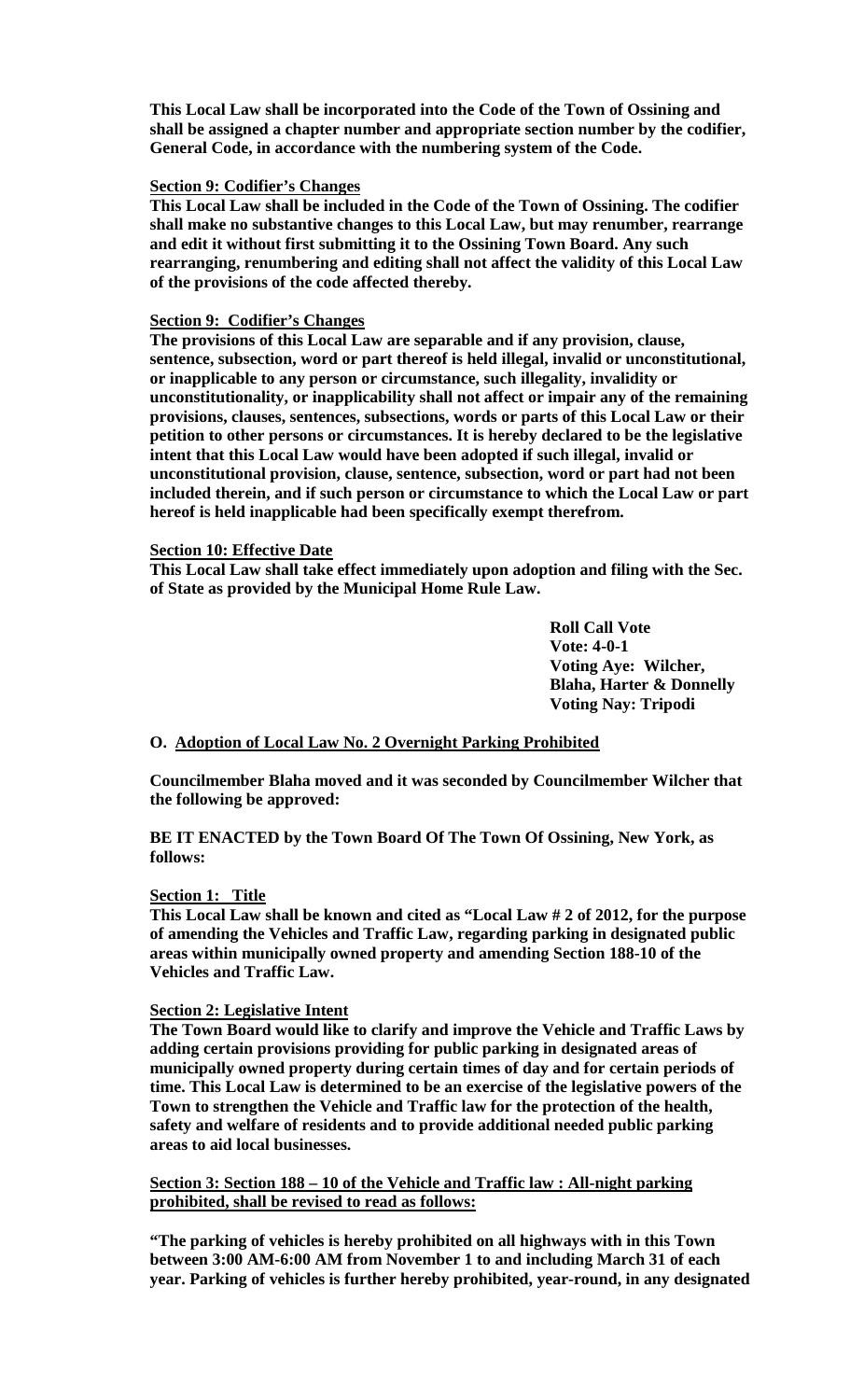**public area within a municipally owned property between the hours of 3:00 AM-6:00 AM. Parking in designated public areas within municipally owned property is further limited to two hours per vehicle per spot."**

#### **Section 4: Ratification, Re-adoption and Confirmation**

**Except as specifically modified by the amendments contained herein, the Code of the Town of Ossining, as adopted and amended from time to time thereafter is otherwise to remain in full force and effect and is otherwise ratified, readopted and confirmed.**

## **Section 5: Inclusion in The Code**

**It is the intention of the Ossining Town Board and it is hereby enacted that the provisions of this Local Law shall be included in the Code of the Town of Ossining; and that the sections and subsections of this Local Law may be renumbered or relettered to or accomplish such intention; and that the word "local law" shall be changed to "chapter", "section" or other appropriate word, as required for codification.**

## **Section 6: Renumbering**

**The location and numerical designation of this Local Law and the sections included here in shall be delegated to the discretion of the codifier, General Code, which may renumber this Local Law and sections as are necessary to accommodate these amendments.**

# **Section 7: Codification**

**This Local Law shall be incorporated into the Code of the Town of Ossining and shall be assigned a chapter number and appropriate section number by the codifier, General Code, in accordance with the numbering system of the Code.**

## **Section 9: Codifier's Changes**

**This Local Law shall be included in the Code of the Town of Ossining. The codifier shall make no substantive changes to this Local Law, but may renumber, rearrange and edit it without first submitting it to the Ossining Town Board. Any such rearranging, renumbering and editing shall not affect the validity of this Local Law of the provisions of the code affected thereby.**

# **Section 9: Codifier's Changes**

**The provisions of this Local Law are separable and if any provision, clause, sentence, subsection, word or part thereof is held illegal, invalid or unconstitutional, or inapplicable to any person or circumstance, such illegality, invalidity or unconstitutionality, or inapplicability shall not affect or impair any of the remaining provisions, clauses, sentences, subsections, words or parts of this Local Law or their petition to other persons or circumstances. It is hereby declared to be the legislative intent that this Local Law would have been adopted if such illegal, invalid or unconstitutional provision, clause, sentence, subsection, word or part had not been included therein, and if such person or circumstance to which the Local Law or part hereof is held inapplicable had been specifically exempt therefrom.**

#### **Section 10: Effective Date**

**This Local Law shall take effect immediately upon adoption and filing with the Sec. of State as provided by the Municipal Home Rule Law.**

> **Roll Call Vote Vote: 5-0-0 Voting Aye: Wilcher, Blaha, Harter, Tripodi & Donnelly**

**P. A RESOLUTION AUTHORIZING IMPROVEMENTS TO OLD ALBANY POST ROAD IN AND FOR THE TOWN OF OSSINING, WESTCHESTER COUNTY, NEW YORK, AT A MAXIMUM ESTIMATED COST OF \$162,000 AND AUTHORIZING, SUBJECT TO**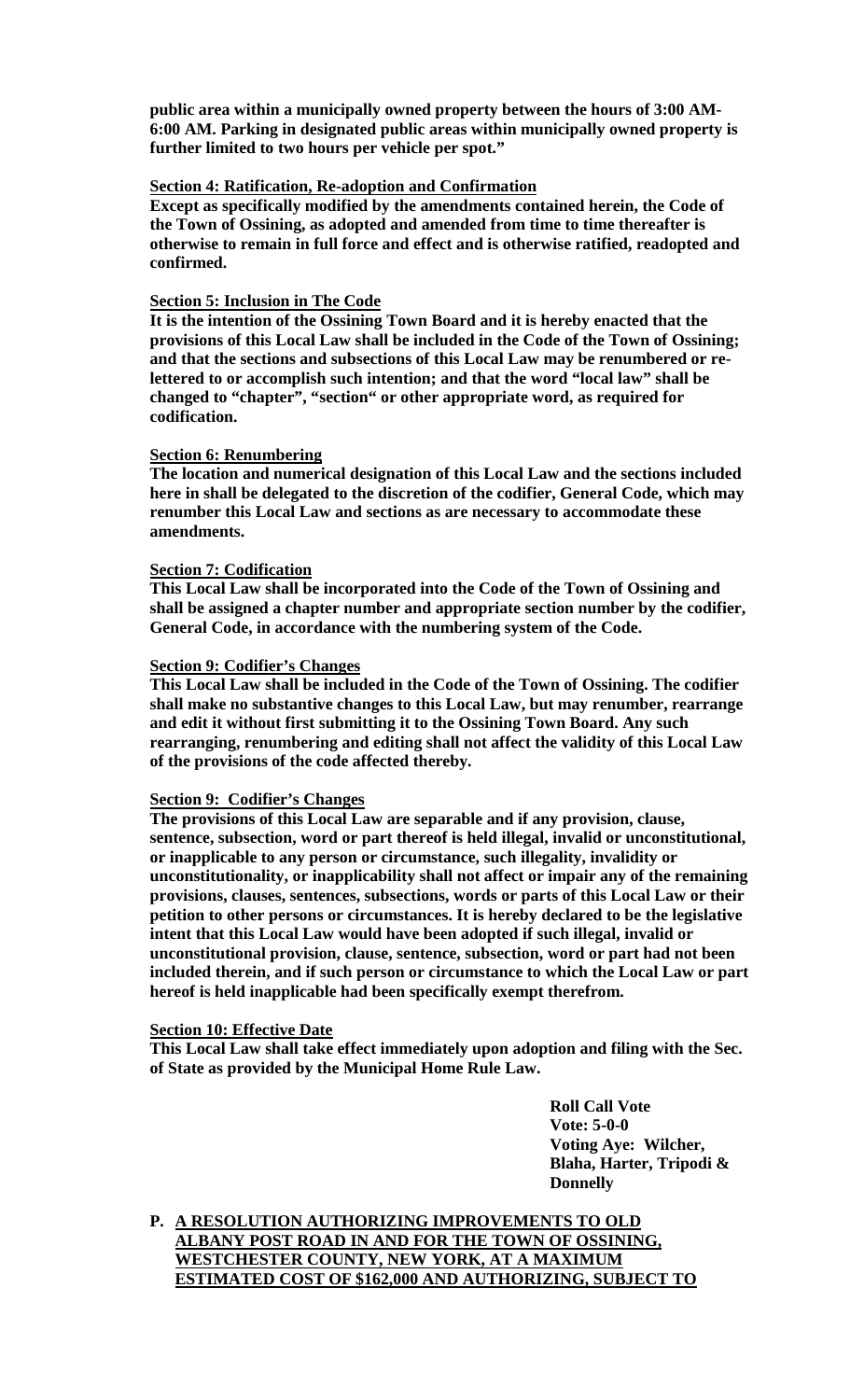# **PERMISSIVE REFERENDUM, THE ISSUANCE OF \$162,000 BONDS OF SAID TOWN TO PAY THE COST THEREOF**.

**Councilmember Wilcher moved and it was seconded by Councilmember Harter that the following be approved:**

**BE IT RESOLVED, by the affirmative vote of not less than two-thirds of the total voting strength of the Town Board of the Town of Ossining, Westchester County, New York, as follows:**

**Section 1. Improvements to Old Albany Post Road in and for the Town of Ossining, Westchester County, New York, including sidewalks, curbs, gutters, drainage, landscaping, grading or improving rights-of-way and other improvements and costs incidental thereto, are hereby authorized, SUBJECT TO PERMISSIVE REFERENDUM, at a maximum estimated cost of \$162,000.**

**Section 2. The plan for the financing of the aforesaid maximum estimated cost is by the issuance of \$162,000 bonds of said Town hereby authorized to be issued therefor pursuant to the provisions of the Local Finance Law; provided, however, that the amount of serial bonds ultimately to be issued shall be reduced dollar for dollar by the amount of any FEMA aid received therefor.**

**Section 3. It is hereby determined that the period of probable usefulness of the aforesaid class of objects or purpose is fifteen years, pursuant to subdivision 20(c) of paragraph a of Section 11.00 of the Local Finance Law. It is hereby further determined that the maximum maturity of the bonds herein authorized will exceed five years.**

**Section 4. The faith and credit of said Town of Ossining, Westchester County, New York, are hereby irrevocably pledged for the payment of the principal of and interest on such bonds as the same respectively become due and payable. An annual appropriation shall be made in each year sufficient to pay the principal of and interest on such bonds becoming due and payable in such year. There shall annually be levied on all the taxable real property of said Town, a tax sufficient to pay the principal of and interest on such bonds as the same become due and payable.**

**Section 5. Subject to the provisions of the Local Finance Law, the power to authorize the issuance of and to sell bond anticipation notes in anticipation of the issuance and sale of the bonds herein authorized, including renewals of such notes, is hereby delegated to the Supervisor, the chief fiscal officer. Such notes shall be of such terms, form and contents, and shall be sold in such manner, as may be prescribed by said Supervisor, consistent with the provisions of the Local Finance Law.**

**Section 6. All other matters except as provided herein relating to the bonds herein authorized including the date, denominations, maturities and interest payment dates, within the limitations prescribed herein and the manner of execution of the same, including the consolidation with other issues, and also the ability to issue with substantially level or declining annual debt service, shall be determined by the Supervisor, the chief fiscal officer of such Town. Such bonds shall contain substantially the recital of validity clause provided for in Section 52.00 of the Local Finance Law, and shall otherwise be in such form and contain such recitals, in addition to those required by Section 51.00 of the Local Finance Law, as the Supervisor shall determine consistent with the provisions of the Local Finance Law.**

**Section 7. The validity of such bonds and bond anticipation notes may be contested only if:**

- **1) Such obligations are authorized for an object or purpose for which said Town is not authorized to expend money, or**
- **2) The provisions of law which should be complied with at the date of publication of this resolution are not substantially complied with,**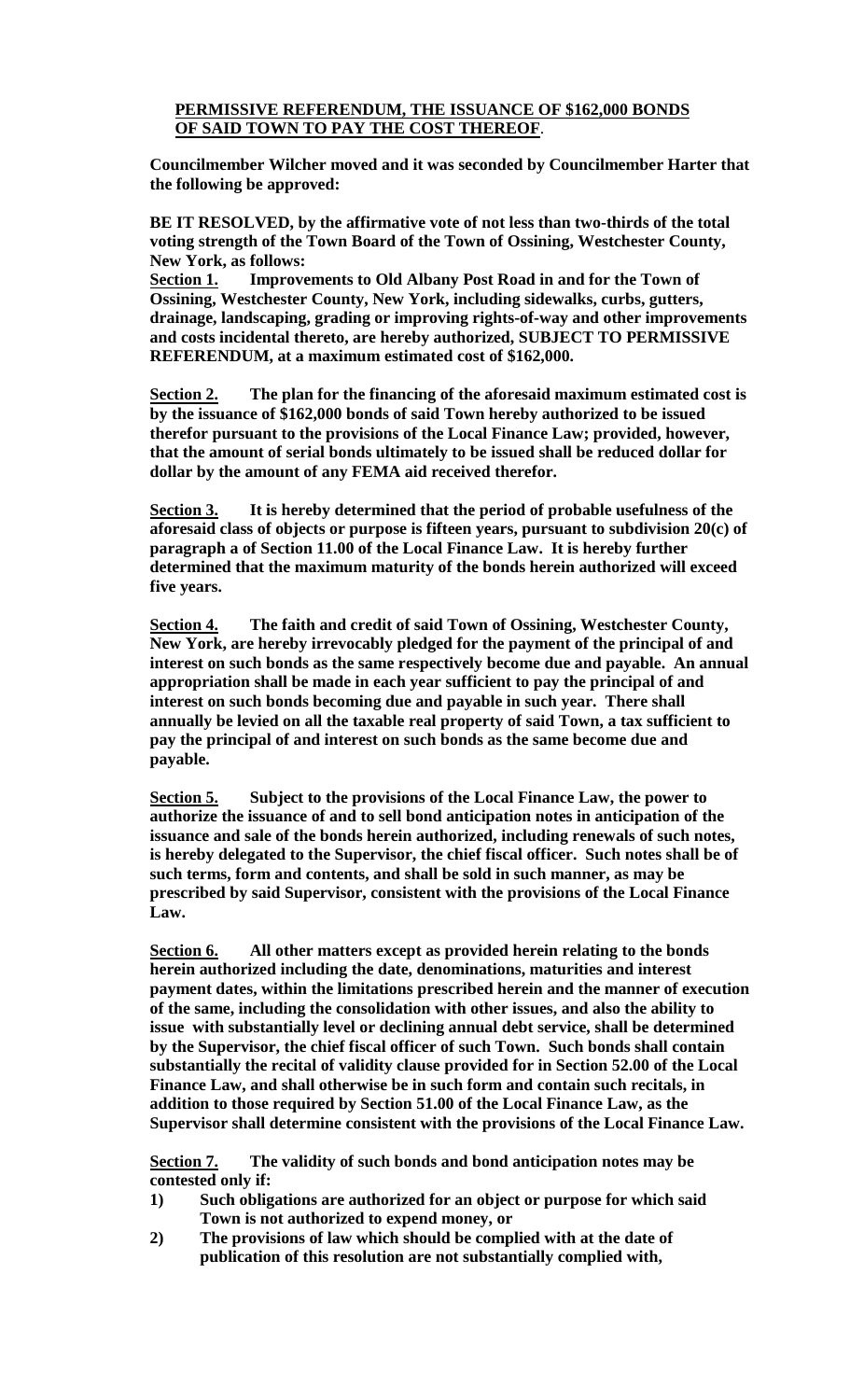**and an action, suit or proceeding contesting such validity is commenced within twenty days after the date of such publication, or**

**3) Such obligations are authorized in violation of the provisions of the Constitution.**

**Section 8. This resolution shall constitute a statement of official intent for purposes of Treasury Regulations Section 1.150-2. Other than as specified in this resolution, no monies are, or are reasonably expected to be, reserved, allocated on a long-term basis, or otherwise set aside with respect to the permanent funding of the object or purpose described herein.**

**Section 9. Upon this resolution taking effect, the same shall be published in summary form in the official newspaper of said Town designated for such purpose, together with a notice of the Town Clerk in substantially the form provided in Section 81.00 of the Local Finance Law.**

**Section 10. THIS RESOLUTION IS ADOPTED SUBJECT TO PERMISSIVE REFERENDUM.**

**Roll Call Vote Vote: 5-0-0 Voting Aye: Wilcher, Blaha, Harter, Tripodi & Donnelly**

# **Q. A RESOLUTION AUTHORIZING THE NORTH STATE ROAD DRAINAGE IMPROVEMENTS IN AND FOR THE TOWN OF OSSINING, WESTCHESTER COUNTY, NEW YORK, AT A MAXIMUM ESTIMATED COST OF \$50,000 AND AUTHORIZING, SUBJECT TO PERMISSIVE REFERENDUM, THE ISSUANCE OF \$50,000 BONDS OF SAID TOWN TO PAY THE COST THEREOF.**

**Councilmember Blaha moved and it was seconded by Councilmember Wilcher that the following be approved:**

**BE IT RESOLVED, by the affirmative vote of not less than two-thirds of the total voting strength of the Town Board of the Town of Ossining, Westchester County, New York, as follows:**

**Section 1. North State Road drainage improvements in and for the Town of Ossining, Westchester County, New York, including curbs, gutters and sidewalks and costs incidental thereto, and other improvements and costs incidental thereto are hereby authorized, SUBJECT TO PERMISSIVE REFERENDUM, at a maximum estimated cost of \$50,000.**

**Section 2. The plan for the financing of the aforesaid maximum estimated cost is by the issuance of \$50,000 bonds of said Town, hereby authorized, to be issued therefor pursuant to the provisions of the Local Finance Law.**

**Section 3. It is hereby determined that the period of probable usefulness of the aforesaid specific object or purpose is forty years, pursuant to subdivision 4 of paragraph a of Section 11.00 of the Local Finance Law. It is hereby further determined that the maximum maturity of the bonds herein authorized will exceed five years.**

**Section 4. The faith and credit of said Town of Ossining, Westchester County, New York, are hereby irrevocably pledged for the payment of the principal of and interest on such bonds as the same respectively become due and payable. An annual appropriation shall be made in each year sufficient to pay the principal of and interest on such bonds becoming due and payable in such year. There shall annually be levied on all the taxable real property of said Town, a tax sufficient to**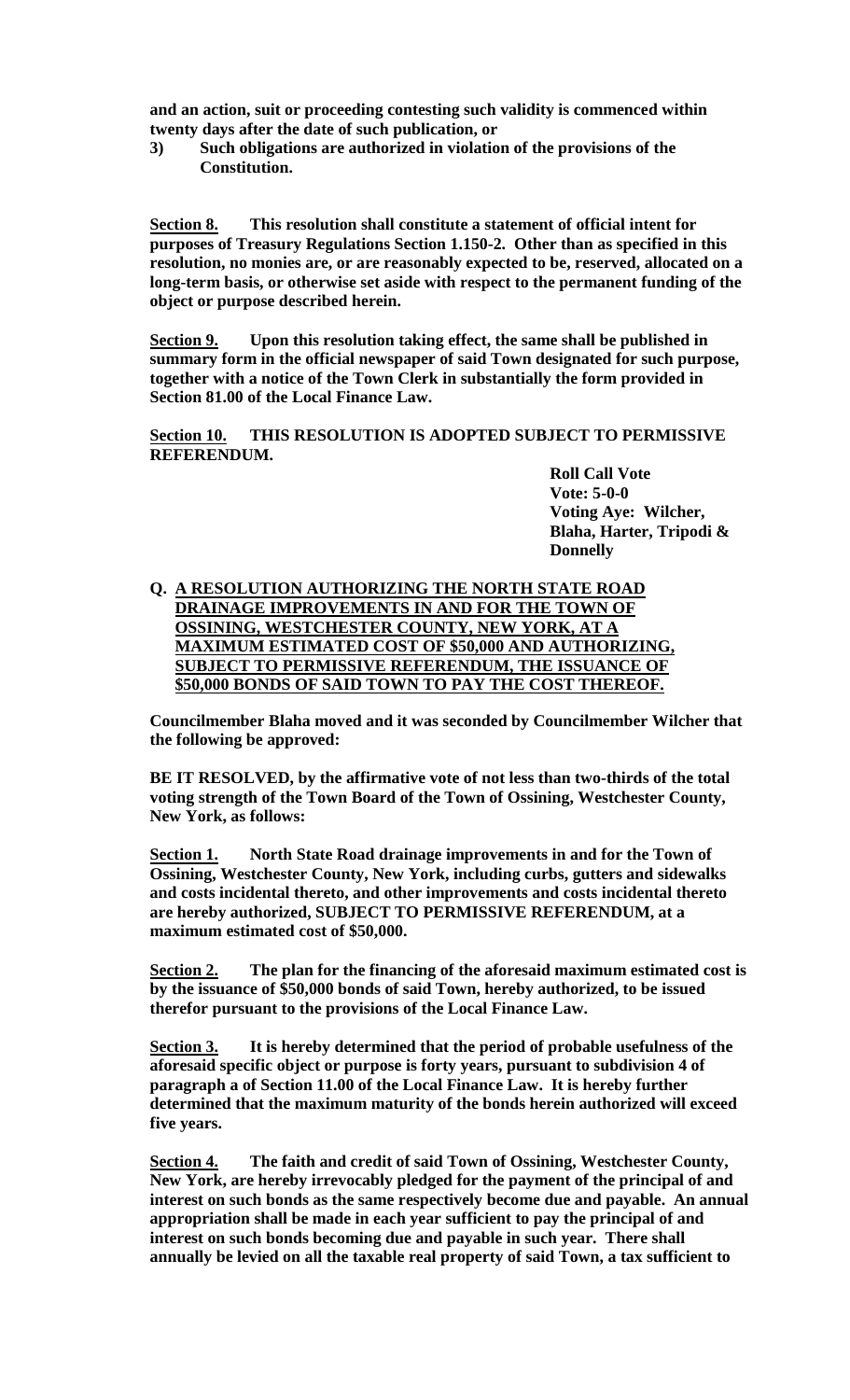**pay the principal of and interest on such bonds as the same become due and payable.**

**Section 5. Subject to the provisions of the Local Finance Law, the power to authorize the issuance of and to sell bond anticipation notes in anticipation of the issuance and sale of the bonds herein authorized, including renewals of such notes, is hereby delegated to the Supervisor, the chief fiscal officer. Such notes shall be of such terms, form and contents, and shall be sold in such manner, as may be prescribed by said Supervisor, consistent with the provisions of the Local Finance Law.**

**Section 6. All other matters except as provided herein relating to the bonds herein authorized including the date, denominations, maturities and interest payment dates, within the limitations prescribed herein and the manner of execution of the same, including the consolidation with other issues, and also the ability to issue with substantially level or declining annual debt service, shall be determined by the Supervisor, the chief fiscal officer of such Town. Such bonds shall contain substantially the recital of validity clause provided for in Section 52.00 of the Local Finance Law, and shall otherwise be in such form and contain such recitals, in addition to those required by Section 51.00 of the Local Finance Law, as the Supervisor shall determine consistent with the provisions of the Local Finance Law.**

**Section 7. The validity of such bonds and bond anticipation notes may be contested only if:**

**1) Such obligations are authorized for an object or purpose for which said Town is not authorized to expend money, or**

**2) The provisions of law which should be complied with at the date of publication of this resolution are not substantially complied with, and an action, suit or proceeding contesting such validity is commenced within twenty days after the date of such publication, or**

**3) Such obligations are authorized in violation of the provisions of the Constitution.**

**Section 8. This resolution shall constitute a statement of official intent for purposes of Treasury Regulations Section 1.150-2. Other than as specified in this resolution, no monies are, or are reasonably expected to be, reserved, allocated on a long-term basis, or otherwise set aside with respect to the permanent funding of the object or purpose described herein.**

**Section 9. Upon this resolution taking effect, the same shall be published in summary form in the official newspaper of said Town designated for such purpose, together with a notice of the Town Clerk in substantially the form provided in Section 81.00 of the Local Finance Law.**

# **Section 10. THIS RESOLUTION IS ADOPTED SUBJECT TO PERMISSIVE REFERENDUM.**

**Roll Call Vote Vote: 5-0-0 Voting Aye: Wilcher, Blaha, Harter, Tripodi & Donnelly**

| In the Matter                        |                |
|--------------------------------------|----------------|
| оf                                   | <b>ORDER</b>   |
| The Increase and Improvement         | <b>CALLING</b> |
| of Facilities of the Town-Wide Water | <b>PUBLIC</b>  |
| District in the Town of Ossining,    | <b>HEARING</b> |
| <b>Westchester County, New York</b>  |                |
|                                      |                |
|                                      |                |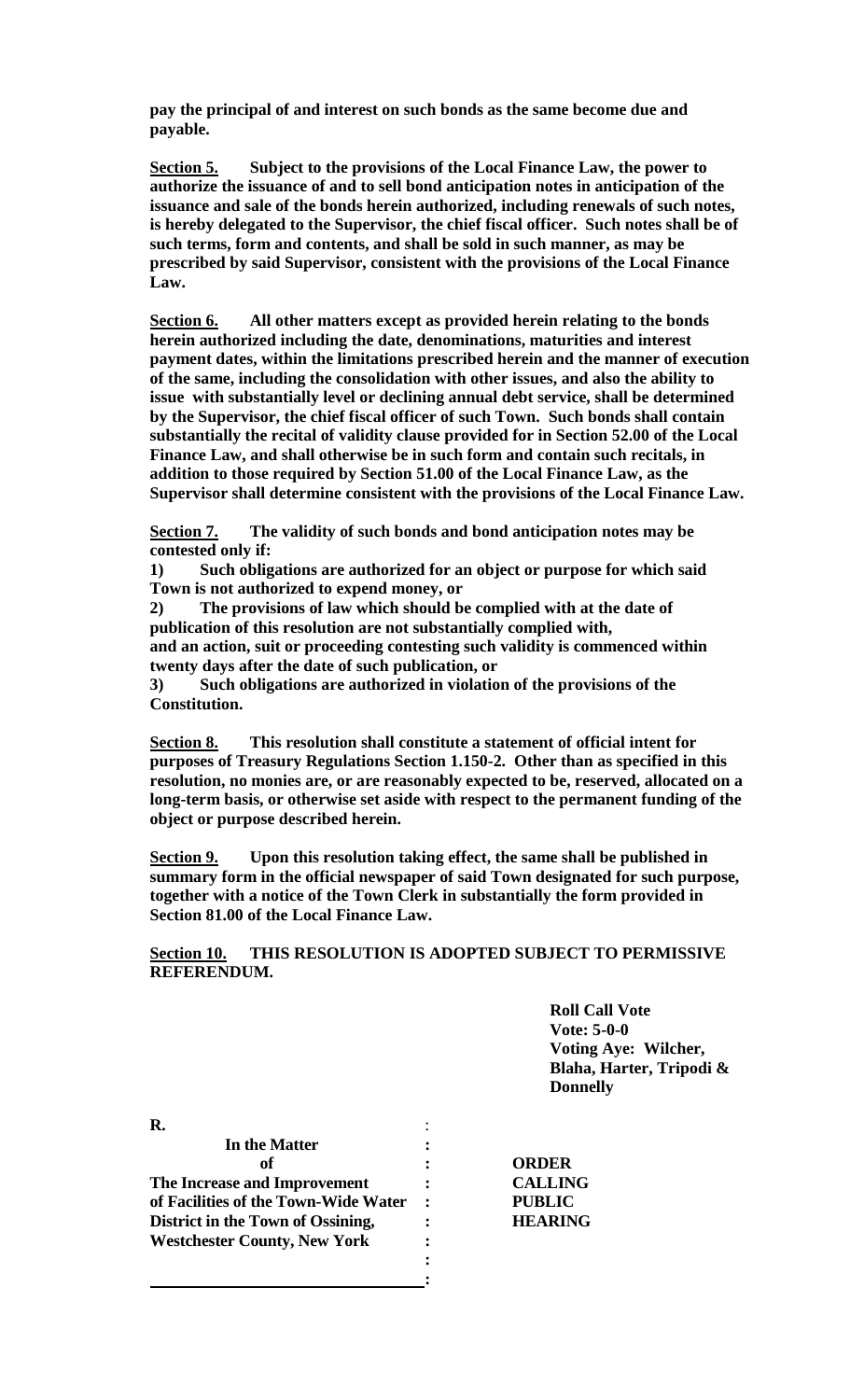**Councilmember Wilcher moved and it was seconded by Councilmember Tripodi that the following be approved:**

**WHEREAS, the Town Board of the Town of Ossining, Westchester County, New York, has caused to be prepared a plan and report, including an estimate of cost, pursuant to Section 202-b of the Town Law, relating to the increase and improvement of the facilities of the Town-wide Water District in the Town of Ossining, Westchester County, New York, consisting of the installation of a water main on Cedar Lane and Stormytown Road, including improvements and costs incidental thereto, at a maximum estimated cost of \$550,000; and**

**WHEREAS, it is now desired to call a public hearing on the question of the increase and improvement of the facilities of the Water District, in the matter described above, and to hear all persons interested in the subject thereof, concerning the same, in accordance with the provisions of Section 202-b of the Town Law; NOW, THEREFORE, IT IS HEREBY**

**ORDERED, by the Town Board of the Town of Ossining, Westchester County, New York, as follows:**

**Section 1. A public hearing will be held at the Birdsall-Fagen Police/Court Facility, 86-88 Spring Street, in Ossining, New York, in said Town, on July 10, 2012, at 7:30 o'clock P.M., Prevailing Time, on the question of the increase and improvement of the facilities of the Town-wide Water District in the Town of Ossining, Westchester County, New York, in the manner described in the preambles hereof, and to hear all persons interested in the subject thereof, concerning the same, and to take such action thereon as is required or authorized by law.**

**Section 2. The Town Clerk is hereby authorized and directed to cause a copy of the Notice of Public Hearing hereinafter provided to be published once in the official newspaper of the Town, and also to cause a copy thereof to be posted on the sign board of the Town, such publication and posting to be made not less than ten, nor more than twenty, days before the date designated for the hearing.**

**Section 3. The notice of public hearing shall be in substantially the following form.**

> **Roll Call Vote Vote: 5-0-0 Voting Aye: Wilcher, Blaha, Harter, Tripodi & Donnelly**

#### **V. CORRESPONDENCE TO BE RECEIVED AND FILED**

**Councilmember Wilcher moved and it was seconded by Councilmember Blaha that the following be approved:**

**May 23, 2012 Minutes from Town Planning Board**

**Motion Carried: Unanimously** 

#### **VI. MONTHLY REPORTS**

#### **VII. VISITOR RECOGNITION**

**Resident of Briarcliff Woods, questioned why the Local Law pertaining to parking from 3:00 p.m. – 6:00 a.m.? Will the installation of water mains pertain to Cedar Lane? Supervisor Donnelly responded that it pertains to snow removal. The water main does not pertain to the flooding at the Brooke Club as it will only be at the junction of Stormytown Road and Cedar Lane.**

**Louise Lord, Briarcliff Woods, questioned what is the status of Briarcliff Woods? Ms. Lord also commended the Board for the "No Smoking" in the parks.**